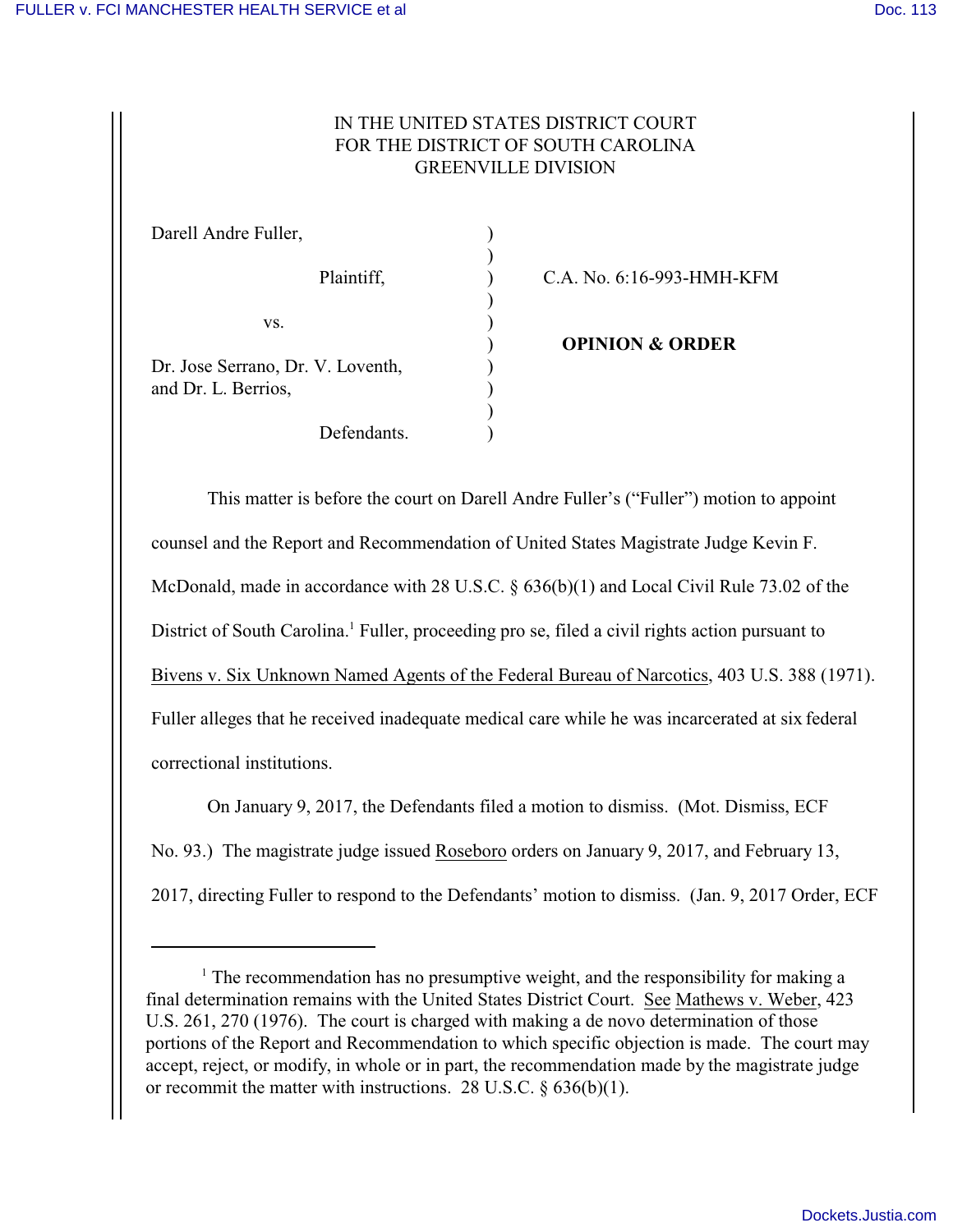No. 92); (Feb. 13, 2017 Order, ECF No. 95.) On March 8, 2017, Fuller filed a motion for an extension of time to respond. (Mot. Extension, ECF No. 99). Magistrate Judge McDonald granted Fuller's motion on March 22, 2017. (Mar. 22, 2017 Order, ECF No. 102.) Fuller did not file a response within the extended time to respond. Based on Fuller's failure to respond, Magistrate Judge McDonald recommends dismissing Fuller's complaint for lack of prosecution pursuant to Rule 41(b) of the Federal Rules of Civil Procedure. (R&R 3, ECF No. 106.)

Fuller filed objections to the Report and Recommendation. Objections to the Report and Recommendation must be specific. Failure to file specific objections constitutes a waiver of a party's right to further judicial review, including appellate review, if the recommendation is accepted by the district judge. See United States v. Schronce, 727 F.2d 91, 94 & n.4 (4th Cir. 1984). In the absence of specific objections to the Report and Recommendation of the magistrate judge, this court is not required to give any explanation for adopting the recommendation. See Camby v. Davis, 718 F.2d 198, 199 (4th Cir. 1983).

Upon review, Fuller makes no specific objections, but attempts to address the merits of the Defendants' motion to dismiss. (Objs. 1-2, ECF No. 110.) Additionally, Fuller states that "[t]hese defendants keep filing motion[s] to dismiss on the same argument." (Id. at 2, ECF) No. 110.) The court notes that, although Fuller initially filed a single complaint against all defendants at the six federal correctional institutions, the Honorable Noel L. Hillman, United States District Judge for the District of New Jersey, severed Fuller's claims and transferred each claim to the proper jurisdiction for each defendant. (Mar. 28, 2016 Order, ECF No. 43.) Based on the foregoing, Fuller appears to have confused the defendants in related suits with the Defendants in this case. Because Fuller's response indicates that he wishes to continue with this case and respond to the Defendants' motion to dismiss, the court will allow Fuller a 21-day